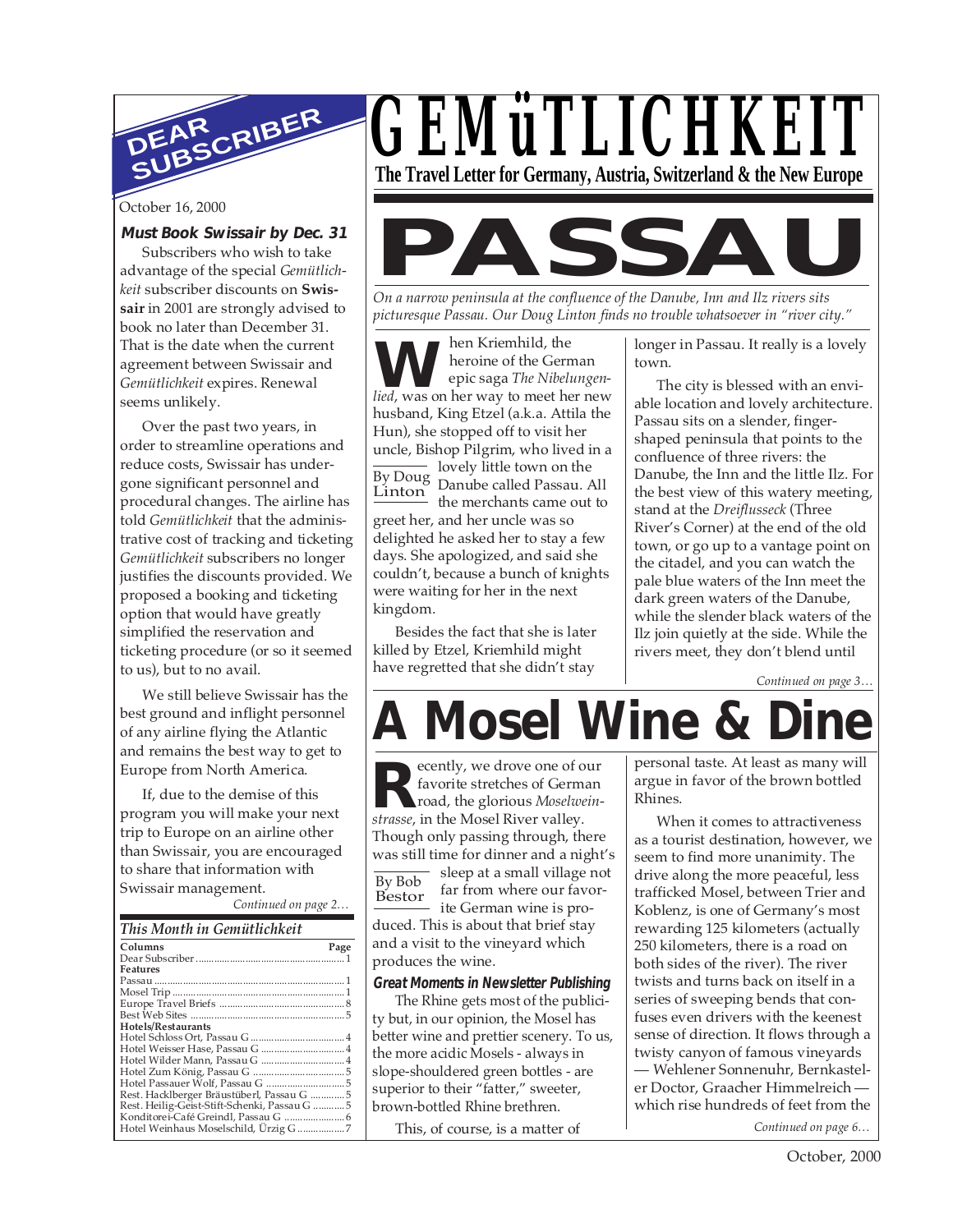#### *DEAR SUBSCRIBER Continued from page 1*

#### Reto Wilhelm General Manager for North America Swissair 41 Pinelawn Road Melville NY 11747 email: rwilhelm@sairgroup.com Silvio Schmid West Coast Manager Swissair 1970 Broadway #910 Oakland CA 94612 email: sschmid@sairgroup.com

#### **Phoning Home**

There is something to be said for travel in Europe during the good old days before technology when there was no CNN on your hotel room's small black and white TV, a phone call to the U.S. was so expensive it was made only in direst emergency, and, of course, there were no Internet cafes or online hookups in hotel rooms where one could browse the Web for a reservation for the next hotel or send an email back to office or home. What's to be said for those low-tech days is the sense one had of being far away and unreachable.

But a case can also be made for technology. All these new gadgets make being on the road just that much easier. It won't be long, for example, before I will be able to spend part of the year in Europe and still publish this newsletter.

But one of the difficulties yet to be overcome is voice communication. It's still expensive to call home from Europe. AT&T's USA Direct service is over \$5 for the first minute of calling and more than \$2 for each minute thereafter. Of course, there are cheaper calling plans but you still have to have a phone. In Europe, you probably don't spend much time in your hotel room and, when you're out and about, public phones are hard to find and not very convenient.

Cell phones would seem to hold the immediate answer, but we have different standards in the U.S. than in Europe. The Nokia or Motorola you use at home won't work overseas.

Last year I wandered into an electronics store in Berlin and inquired about purchasing a cell phone for use in Europe. The prices were reasonable but I couldn't sign up for the monthly service because I had no European address.

Now, subscriber M J Weisman of Bala Cynwyd, PA, seems to have found a solution. He recently purchased a phone and activated it with a prepaid electronic card known as a SIM. No local address — beyond his hotel — was required.

Mr. Weisman bought a dual band Ericsson phone from Niedermeyer in Vienna (stores on the Ring, Graben and Kärntnerstrasse) for \$100 and paid about \$25 for the SIM, which provides the phone number. Instead of subscribing to a service he purchases postage stamp sized

electronic calling cards which are loaded with a specified amount of calling time. A typical card might contain 500 to 1000 AS (\$32-\$64) in calling credit which, in Austria, is used up at 9.7 AS (62 cents) per minute for outgoing calls to the U.S. and 6 AS (38 cents) per minute for local calls. Unlike the U.S., however, incoming calls are not charged.

For the traveler who wants to stay in touch with family or business, the advantages are obvious: from wherever your cell phone works you can initiate relatively inexpensive calls to virtually anywhere and receive incoming ones. How many times, for example, have you had to hang around your hotel waiting for a phone call? Now you can get it at a sidewalk café or hiking in the forest; a horrifying prospect for some, but liberating for many others.

One small complication: you'll need a SIM card (and thus a separate phone number) for each country in which you wish to use your phone. Be sure, too, to get a dual band phone.

*Continued on page 8…*

#### **Keep in mind that...**

• Foreign currency prices are converted to U.S. dollars at the exchange rate in effect at the time of publication.

• Hotel prices listed are for one night. Discounts are often available for longer stays.

• All hotel prices include breakfast unless otherwise noted.

• Local European telephone area codes carry the "0" required for in-country dialing. To phone establishments from outside the country, such as from the USA, do not dial the first "0".

**Restaurant Criteria**

Food 65%<br>Service 20%

Vol. 14, No. 10 **C F M ii T I I C H K F I T** | HOTEL RESTAURANT RATING KEY October, 2000<br> **The Travel Letter for Germany, Austria, Switzerland & the New Europe** | <u>Rating Scale</u> Scale *GEMüTLICHKEIT*

| Publishers:                                                                                                                                                                                                                                                                                                                                                                                                                           | Robert H. & Elizabeth S. Bestor |  |  |  |  |
|---------------------------------------------------------------------------------------------------------------------------------------------------------------------------------------------------------------------------------------------------------------------------------------------------------------------------------------------------------------------------------------------------------------------------------------|---------------------------------|--|--|--|--|
| Editor:                                                                                                                                                                                                                                                                                                                                                                                                                               | Robert H. Bestor                |  |  |  |  |
| Contributors:<br>C. Fischer, R. Holliday,                                                                                                                                                                                                                                                                                                                                                                                             |                                 |  |  |  |  |
|                                                                                                                                                                                                                                                                                                                                                                                                                                       | Nikki Goth Itoi, Douglas Linton |  |  |  |  |
| Web Master:                                                                                                                                                                                                                                                                                                                                                                                                                           | Paul T. Merschdorf              |  |  |  |  |
| <b>Consulting Editor:</b>                                                                                                                                                                                                                                                                                                                                                                                                             | Thomas P. Bestor                |  |  |  |  |
| <b>Subscription Dept:</b>                                                                                                                                                                                                                                                                                                                                                                                                             | Andy Bestor, Kurt Steffans      |  |  |  |  |
| Gemütlichkeit (ISSN 10431756) is published monthly by UpCountry Publish-<br>ing, 288 Ridge Road, Ashland OR 97520. TOLL FREE: 1-800/521-6722 or 541/<br>488-8462, fax: 541/488-8468, e-mail gemut@mind.net. Web site:<br>www.gemut.com. Subscriptions are \$67 per year for 12 issues. While every<br>effort is made to provide correct information in this publication, the publishers<br>can make no quarantees regarding accuracy. |                                 |  |  |  |  |
| <b>POSTMASTER: SEND ADDRESS CHANGES TO:</b><br>Gemütlichkeit, 288 Ridge Road., Ashland OR 97520                                                                                                                                                                                                                                                                                                                                       |                                 |  |  |  |  |

Excellent 16 - 20<br>Above Average 12 - 15

| Above Average                | 12 - 15 |     |                | Service                       |           | 20%          |
|------------------------------|---------|-----|----------------|-------------------------------|-----------|--------------|
| Average                      |         |     | 8 - 11         | Atmosphere                    |           | 15%          |
| Adequate                     |         | 4 - | $\overline{7}$ |                               |           |              |
| Unacceptable                 | 0 -     |     | - 3            |                               |           |              |
| <b>Hotel Rating Criteria</b> |         |     |                | <b>Value Rating</b>           |           | <b>Scale</b> |
| People/Service               |         |     | 30%            | <b>Outstanding Value</b>      | $17 - 20$ |              |
| Location/Setting             |         |     | 15%            | Very Good Value               | $12 - 16$ |              |
| Guestrooms                   |         |     | 30%            | Average Value                 |           | $9 - 11$     |
| Public rooms                 |         |     | 5%             | Below Average Value           | 5 -       | - 8          |
| Facilities/Restaurant        |         |     | 20%            | A Rip-Off                     |           | 4            |
|                              |         |     |                | $\cdot$ . $\bullet$ . $\cdot$ |           |              |

#### **Special G** Designation

By virtue of location, decor, charm, warmth of management, or combination thereof, an especially pleasant establishment.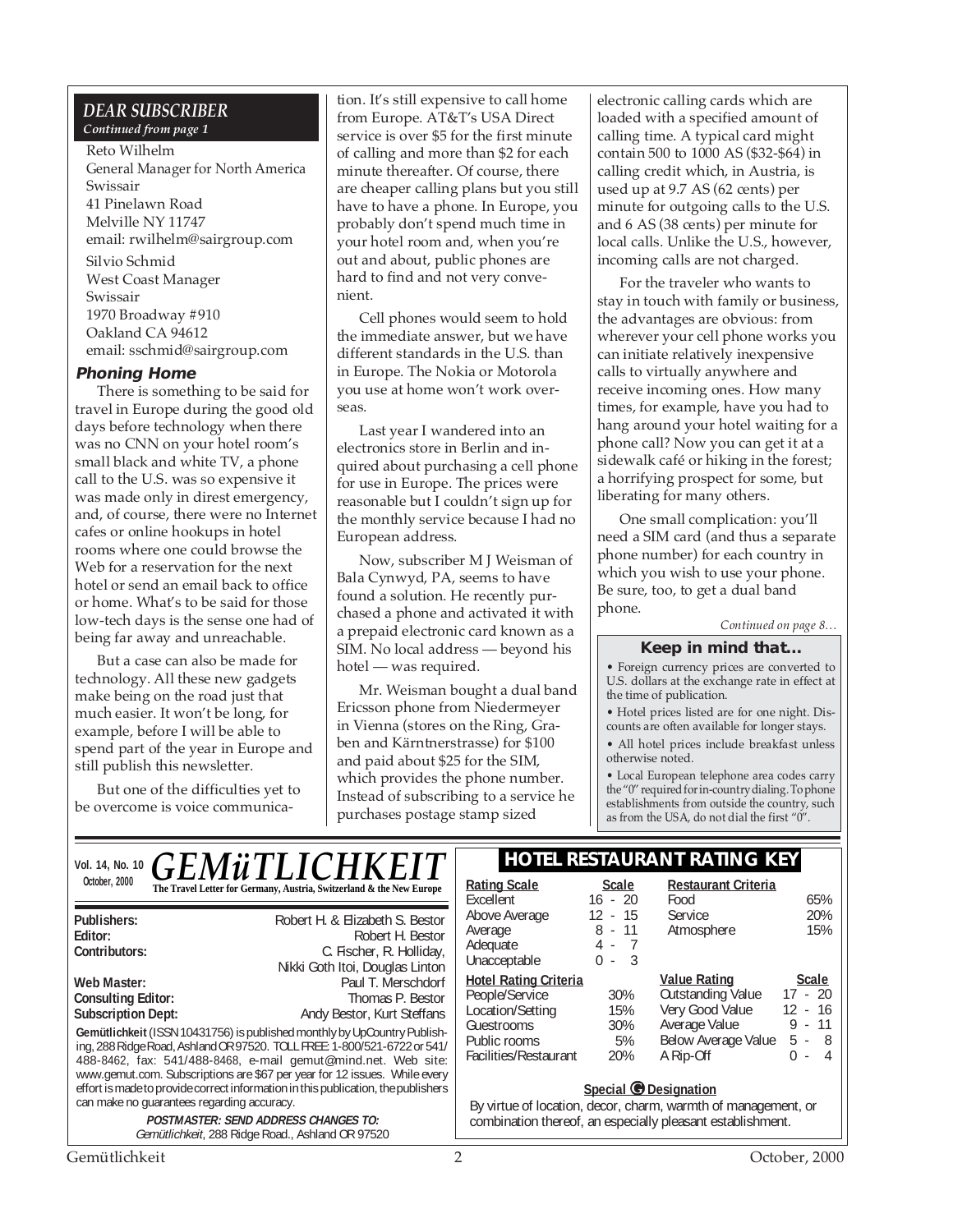### *PASSAU*

some kilometers later. It is quite a sight to see their fluid borders continue to thread and swirl their way downstream. Of course, this is on a good day—at other times, the three rivers will be various shades of brown, but you can still see the distinctions.

Passau's history also belongs to the rivers. The city flourished as a key transit point of the salt trade, until the Bavarians finally opened up a competing salt works in 1568. The city still was able to live off the plentiful trade that went up and down the rivers, particularly the Danube. Today, the three rivers continue to bring riches. Most of the boats that dock in Passau are heavily laden with a bounty of tourists — 75,630 in 1999 alone — who arrive on day cruises from Linz or longer ones from as far away as Vienna, Bratislava, Budapest, and even the Black Sea, although these have been suspended until the Danube can be cleared past Yugoslavia.

Kriemhild's uncle, Bishop Pilgrim, was one of the city's prince bishops who did double duty as leaders of both the church and state. This was a similar situation to that of the prince bishops in Salzburg, a nearby rival, who were equally well "loved" by their subjects. In both cities, the high dramatic citadels were built more to defend the prince bishops from their own people, rather than to defend their people from invaders.

#### **What to See in Passau**

But, as they say, people aren't all bad. The bishops also bequeathed the city a number of lovely baroque buildings. The foremost of these is the **St. Stephan's Cathedral**, which served as the mother church for that other St. Stephan's in Vienna, a city that was once in the bishops' domain (at its peak, the bishops' rule extended as far as Hungary).

The cathedral was originally a Gothic church, but it was destroyed in a fire in 1662. Two years later the bishop of that time, Wenzeslaus von

### **Passau Basics**

*Continued from page 1* **Population:** 50,000

**Altitude:** 290 meters/951 feet

#### **Travel Distances/Rail Times:**

| <u>City</u> | KM/Miles | <b>Rail Times</b> |
|-------------|----------|-------------------|
| Berlin      | 607/379  | 7:00              |
| Dresden     | 506/314  | 7:00              |
| Frankfurt   | 443/275  | 4:30              |
| Geneva      | 788/492  | 11:00             |
| Hamburg     | 822/511  | 6:30              |
| Munich      | 193/120  | 2:15              |
| Paris       | 961/597  | 11:00             |
| Salzburg    | 142/89   | 2:30              |
| Vienna      | 286/178  | 3:30              |
| Zürich      | 504/313  | 7:30              |
|             |          |                   |

#### **Tourist Information:**

Passau Tourismus, Bahnhofstrasse 36, D-94032 Passau, tel +49/0851/ 95 59 80, fax 57 29 8,

email: tourist-info@passau.de.

The office is run by a very committed staff under the direction of their friendly and extremely helpful leader, Pia Olligschläger.

#### **Main Sights:**

- Oberhaus Fortress
- St. Stephan's Cathedral
- Glass Museum
- St. Michael's Church

Thun, decided to rebuild the cathedral in the latest style, which happened to be baroque. The basic frame is Gothic — wide and with uniform rows of pillars — but the lavish stucco decorations of cherubs, fruits, vegetables and shrubbery are clearly baroque.

A second notable thing about the cathedral is that it has the world's largest church organ. (There is a larger *concert* organ in the United States, but it is not located in a house of worship.) The cathedral's organ is made up of five distinct parts: The monumental main organ is located in the back, flanked by two side organs; a choir organ stands up front; and an echo organ is hidden in the "Holy Ghost hole" in the ceiling, so named because in the olden days a white dove was lowered through this hole during Pentecost. The pipes range from an eleven-meter long behemoth to a six-millimeter pip-squeak, which

only dogs and small children can hear. During the summer and the Christmas holidays, a short organ recital can be heard daily at noon for a small admission fee. During the rest of the year, the organ can be heard during Sunday Mass.

Next to the cathedral is the **New Residence**, which the bishops built once they felt safe enough to live amongst their own people. The exterior seems fairly neoclassical, but the building's real treasure is inside. Actually, this isn't the cathedral treasury, which is also located here, but the recently-restored rococo staircase, with its lacy, vinelike stucco molding, decorative carved wooden doors, and bronze lanterns on each landing. It shouldn't be missed, and not just because it's free.

Of Passau's several museums, the privately-owned **Passau Glass Museum,** located in the Hotel Wilder Mann, is easily the most impressive. It displays the collection of local travel entrepreneur, Georg Höltl, who is interesting enough in his own right to warrant a digression. Höltl made his money in promoting a unique and low-cost means of adventure travel, called the "Rotel." Travelers on a "Rotel" tour spend the day riding around on a bus visiting sites, and then at night sleep in cubicle-sized sleeping berths either on the bus or in a trailer linked up behind. While this might sound like an adventure in itself, the real adventure comes from the locations—the Rotel tours travel throughout Africa, China, and India as well as across the Central Asian Silk Road. Trips can last for more than a month.

But back to the museum. Höltl's collection consists of an astounding 30,000 pieces of glass dating from 1700-1950. Styles include Baroque, Classical, Empire, Biedermeier, Historicism, Art Nouveau, Art Deco and Modern. The 18<sup>th</sup>-century etched glass, cut glass, and hand-painted glass are exquisite. The collection also displays different glass innovations such as a variety of "stone" glass, glass that looks like gold or silver, and pressed glass, sometimes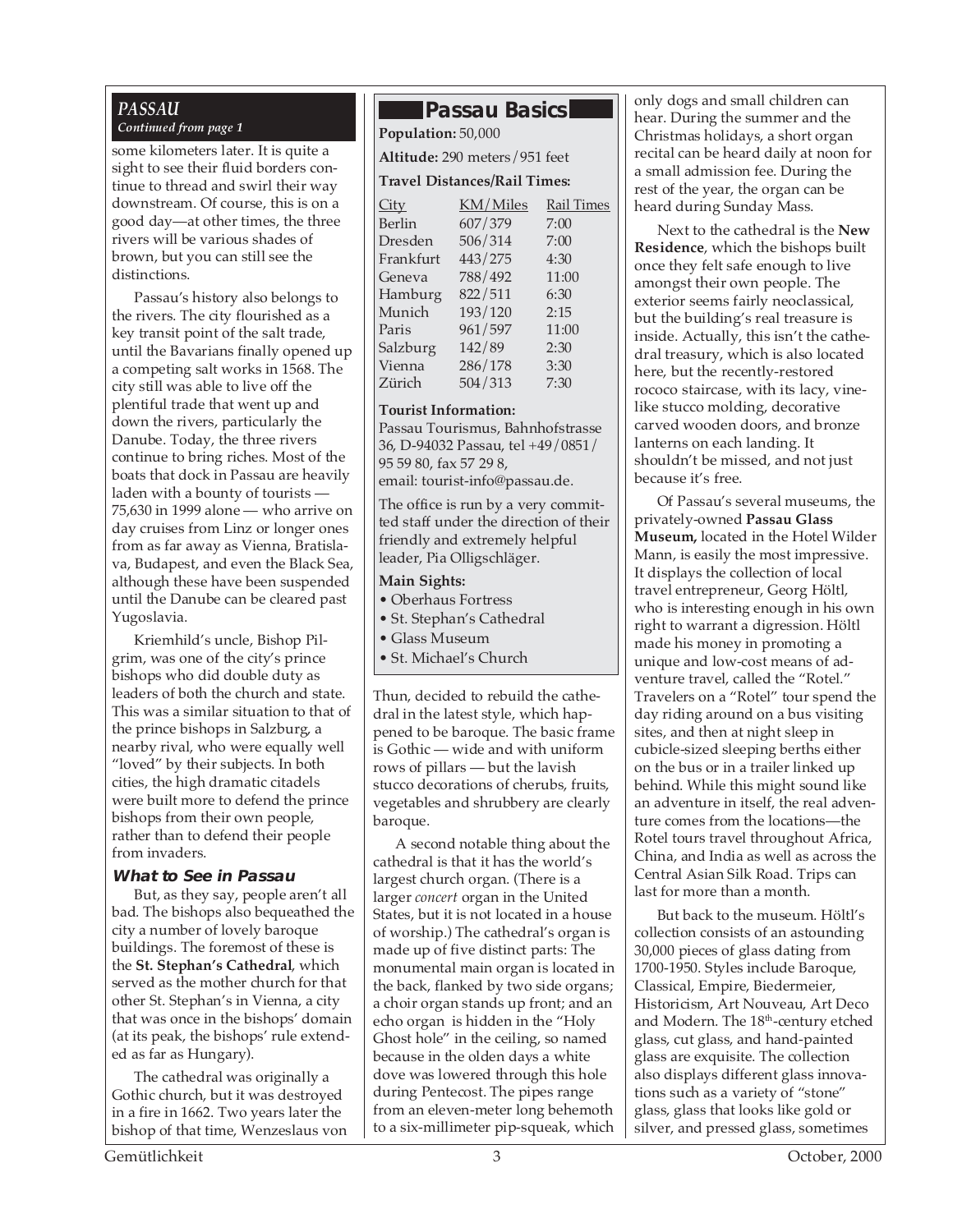#### *PASSAU Continued from page 3*

referred to in the United States as Depression-era glass. If you like decorative arts — or even if you don't — you will find the collection overwhelming. I would rank it as one of the best small museums I have ever seen. It is open daily 10am-4pm, 1pm-4pm in the off season.

So, we would all do well to learn from Kriemhild's mistake. Whenever traveling in the region don't pass up Passau. Its beautiful setting on the rivers, lovely baroque buildings, and impressive collection of Bohemian glass are worth a visit, and certainly much healthier than marrying a marauding Hun.

#### **Accommodations**

Hotel Schloss Ort Though not the only hotel in town with watery views, the Schloss certainly has the best. This is because of its quiet location away from the busy roads and noisy boat docks that mar the morning serenity. The hotel is also just a few steps away EDITOR'<sup>S</sup> CHOICE

from the tip of the peninsula, which is one of the best places to view the celebrated "meeting of the three rivers."

The castle itself looks more like a large 18<sup>th</sup>-century townhouse, attached to a portion of the old city's defensive wall, than a true *Schloss*. It gleams from a renovation last year; in fact, the entire quarter seems to be undergoing a revival.

The entrance is set on a small, cobblestone courtyard. The lobby is equally brief: a simple, efficient room with an abrupt little reception desk. The extra space has apparently been saved for the spacious restaurant hall, nicely decorated with knight's armor, medieval weaponry, a fireplace and high vaulted ceilings. The restaurant opens to three levels of vine-covered terraces with expansive views of the Inn River and the baroque *Mariahilf* (Our Lady of Succor) cloister across the way.

The 18 guest rooms are bright and

decorated in a tasteful mix of the traditional and modern. Whitewashed walls contrast pine floors, slender light fixtures and candle holders are fashioned from wrought iron, and nightstands are converted old wine presses. The hand-painted wooden bed frames are crisply dressed with white linen and fronted by small Persian rugs.

The staff's English is not the best, but they are friendly and open to interpreting hand gestures. The best news is that the room prices are equal to — or even a bit lower than — the competition, so you are advised to hurry and visit before they raise the rates.

**Daily Rates:** Singles 95 DM (\$43), doubles 148 to 210 DM (\$66-\$93) **Contact:** Hotel Schloss Ort, Am Dreiflusseck, tel. +49/0851/340 72, fax 318 17

**Rating:** QUALITY 15/20, VALUE 16/20

Hotel Weisser Hase While the White Rabbit does not have river views, it makes up for it with an exceptional staff, attentive management and large comfortable rooms. The hotel is located at the start of the pedestrian zone in three 400 year-old buildings, just across the street from the **Restaurant Heilig-Geist-Stift-Schenke**.

The reception is relatively spacious and manned by gracious English-speaking staffers who will greet you by name throughout your stay — never before have I heard so many *Herr* Lintons.

The hotel holds 108 guest rooms spread across four floors, all of which are easily reached by elevator. Rooms are large, modern and very comfortable with built-in wood furniture, thick wool carpets, and subtly toned fabrics of jade, gold and damask. The baths are glimmering white and look brand new. While the hotel lacks any local details, anyone who values comfort or space would do well to stay here.

**Daily Rates:** Singles 120 to 165 DM (\$53-\$73), doubles 200 to 260 DM (\$89-\$116) **Contact:** Hotel Weisser Hase, tel



#### +49/0851/92 11 0, fax 92 11 100 **Rating:** QUALITY 14/20, VALUE 14/20

Hotel Wilder Mann This hotel is generally considered the best in town, and is certainly the only one to have been opened by an astronaut. It is owned by Georg Höltl, a local travel entrepreneur and owner of the Glass Museum housed in the same building. When Höltl bought the hotel a number of years ago, it was in a sorry state. After a careful refurbishment—and a ribboncutting ceremony featuring Neil Armstrong—the hotel quickly became one of the best in town.

Wilder Mann benefits from a wonderful location, right across the square from the town hall and a few steps from one of the main boat docks, convenient for anyone arriving via boat. The interior has the heavy walls, vaulted ceilings, and polished stone floors one would expect from 400 year-old interior design.

Guestrooms are done in a traditional style with decorous Biedermeir-style bed frames, polished wooden floors, candle-style chandeliers and either prints or original oil paintings set off by gilded frames. Fans of Austria's fated Empress Elizabeth can rent the *Sisi Suite*, where she stayed on her two visits to the city. The suite is also one of the few rooms with water views, as the rest are taken up by the Glass Museum. The staff is minimal, but very friendly.

**Daily Rates:** Singles 60 DM (\$27), doubles 160 to 300 DM (\$71-\$133) **Contact:** Hotel Wilder Mann, am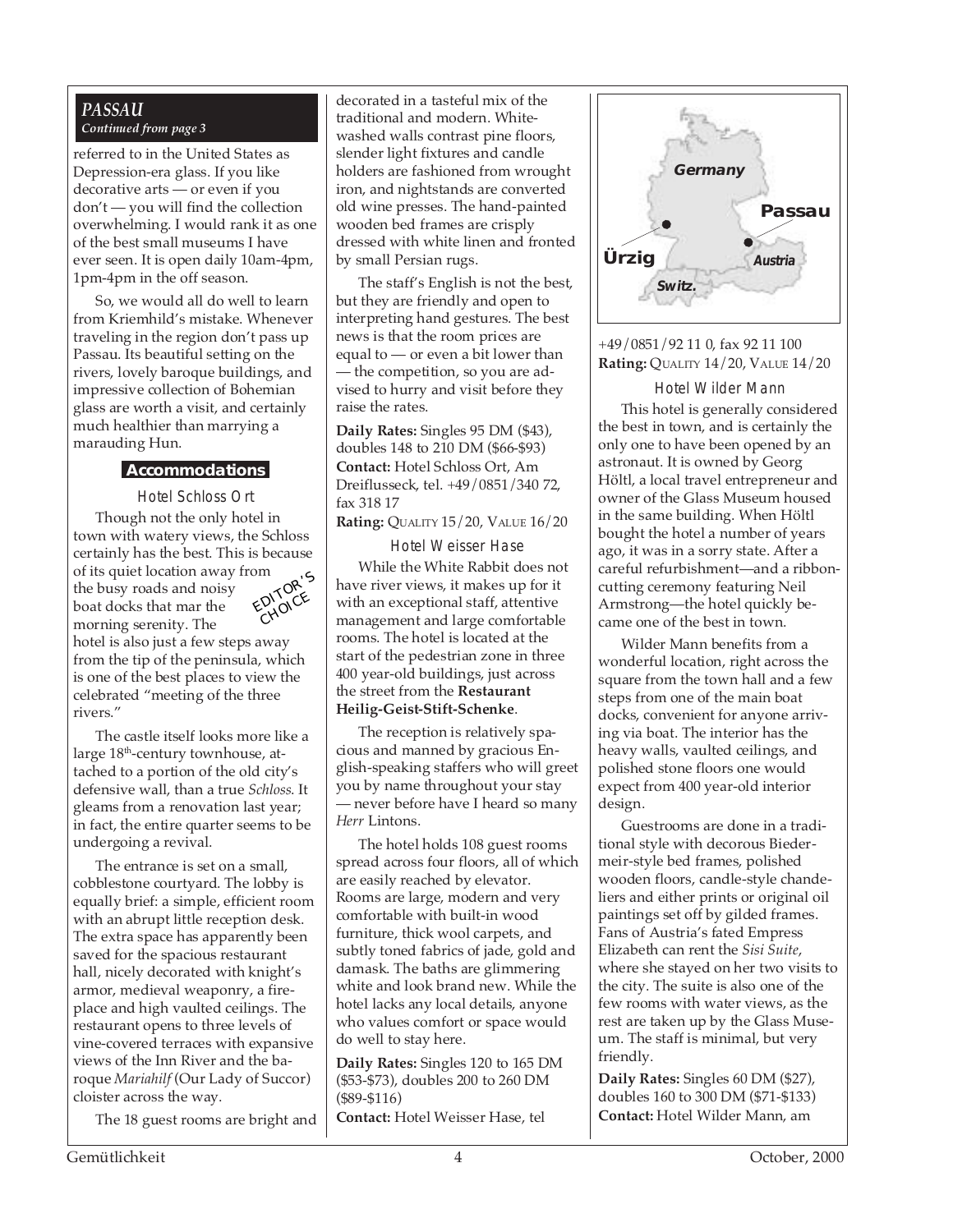Rathhausplatz, tel. +49/0851/350 71, fax 317 12

**Rating:** QUALITY 14/20, VALUE 14/20

As hotels in Passau tend to fill up on weekends and during the summer, it is worth briefly mentioning two additional options, located on the main pedestrian street and with views of the river (although this is a mixed blessing, since they also overlook a busy road and a bus parking lot).

Hotel Zum König

This hotel has nice rooms and a popular terrace restaurant. Rooms are divided between the main building and a quieter annex just a few steps away.

**Daily Rates:** Singles with shower 105 to 120 DM (\$47-\$53), doubles with tub 180 to 240 DM (\$80-\$107), annex singles 95 to 130 DM (\$42-\$58), doubles 140 to 180 DM (\$62-\$80) **Contact:** Hotel Zum König, Rindermarkt 2, tel. +49/0851/9 31 060, fax 931 061

**Rating:** QUALITY 13/20, VALUE 13/20

Hotel Passauer Wolf

This hotel gets its character from owner and chef Richard Kerscher, who runs a comfortable, homey establishment that manages to be a bit more expensive than it should. The restaurant offers two pricey gourmet menus, one featuring regional dishes and the other with creative international standards.

**Daily Rates:** Singles 125 to 140 DM (\$56-\$62), doubles 185 to 280 DM (\$82-\$124)

**Contact:** Hotel Passauer Wolf, Rindermarkt 6-8, +49/0851/931 51 10, fax 931 51 50

**Rating:** QUALITY 13/20, VALUE 12/20

#### **Sustenance**

Hacklberger Bräustüberl Biergarten

It was a close race for best in town, but the peak experience was at the tavern in the Hacklberger Brewery. This might come as some surprise as the restaurant in the **Hotel Wilder Mann** is widely considered EDITOR'<sup>S</sup> CHOICE

the best international restaurant in town, and the **Heilig-Geist-Stift-** **Schenke** is easily the one with the longest history. Still, I simply enjoyed my visit to the Hacklberger more. Why? There are a couple of reasons, one of which has to do with a memorable plate of spareribs.

The brewery certainly is a sight to behold. It was built around the turnof-the-century, when "Industry" was quickly becoming Germany's new religion. This can be seen at the Hacklberger in the way the brewery resembles the grounds of a monastery, although instead of a church, the layout is centered around a large, tiled-roof building with a big brick smokestack. The *Schenke*, or tavern, is located in a similarly styled building across the road. It rained during my visit and the restaurant was only serving indoors, though the large tree-shaded beer garden still looked inviting if you edited out the rain.

Inside the tavern, I was pleased to be the only tourist. This could be because the brewery is across the river and a bit of a walk — but not much — from the more touristsaturated old town. From the way they joked with the traditionally dressed wait staff, the other customers seemed to be regulars. Still, I didn't feel like an intruder — in fact the others seemed to look out for me. When the waitress who brought my order forgot to give me any silverware, a young man at the table across the way, who was playing cards with his friends, called out (to translate roughly from German) "Katharina, aren't you going to bring him any silverware?"

But what about the food? All I can say is that I am thankful to this day that I decided to order the pork ribs — they were incredible and cost a mere 19.90 DM (\$8.80). The plate was blanketed by two large slabs of pork ribs, which also obscured a mound of roasted potatoes and a ladle of barbecue sauce. The meat was incredibly moist and tender, and perfectly seasoned—not too salty, as is sometimes the case in this part of Central Europe.

A spicy Hacklberger wheat beer provided the proper accompaniment, though I like their *Pils* better. Since that day, I have tried elsewhere to relive my Hacklberger rib experience, but none can match it. I look forward to going back.

Hacklberger Bräustüberl Biergarten, Bräuhausplatz 7, tel +49/0851/583 82, fax 75 22 13. Open Tuesday-Sunday 10 am-midnight. **Rating:** QUALITY 16/20 VALUE 16/20

Heilig-Geist-Stift-Schenke Six hundred and fifty years have gone into the making of this restaurant, located in the Holy Ghost Monastery and charity house.

The Schenke's first customers were the destitute, each of whom got a bread roll and two glasses of wine per day. Since then the menu has expanded, but the monastery's wine still offers one of the best reasons for making a visit. This is because it is blessed with a six hectare vineyard in the coveted wine region of the Wachau in Austria. The monastery also has local vines in the surrounding hills, but the best wine comes from that little piece of Austria.

There are three distinct dinning areas. The main room has dark wood wainscotting, lovely stained glass windows and vaulted ceilings cov-

#### **Key Websites for the Traveler to Germany, Austria & Switzerland**

**• www.gemut.com** Gateway site for travelers to Germanic Europe, including car rental, rail passes, hotel bookings, traveler feedback, free travel advice and past issues (\$4 per month fee for access to 8 years of back issues).

**• www.michelin-travel.com** The Michelin database of hotels and restaurants plus great interactive trip planning tools.

**• www.mapblast.com** Map and automobile trip planning. Locates routes and distances.

**• bahn.hafas.de/bin/query.exe/en** German rail. Train schedules throughout Europe, not just Germany.

**• www.rail.ch** Swiss and European rail schedules.

**• www.switzerlandtourism.com** Website of Switzerland's national tourist authority.

**• www.germany-tourism.de** Germany's national tourist authority.

**• www.anto.com** Austria's national tourist authority.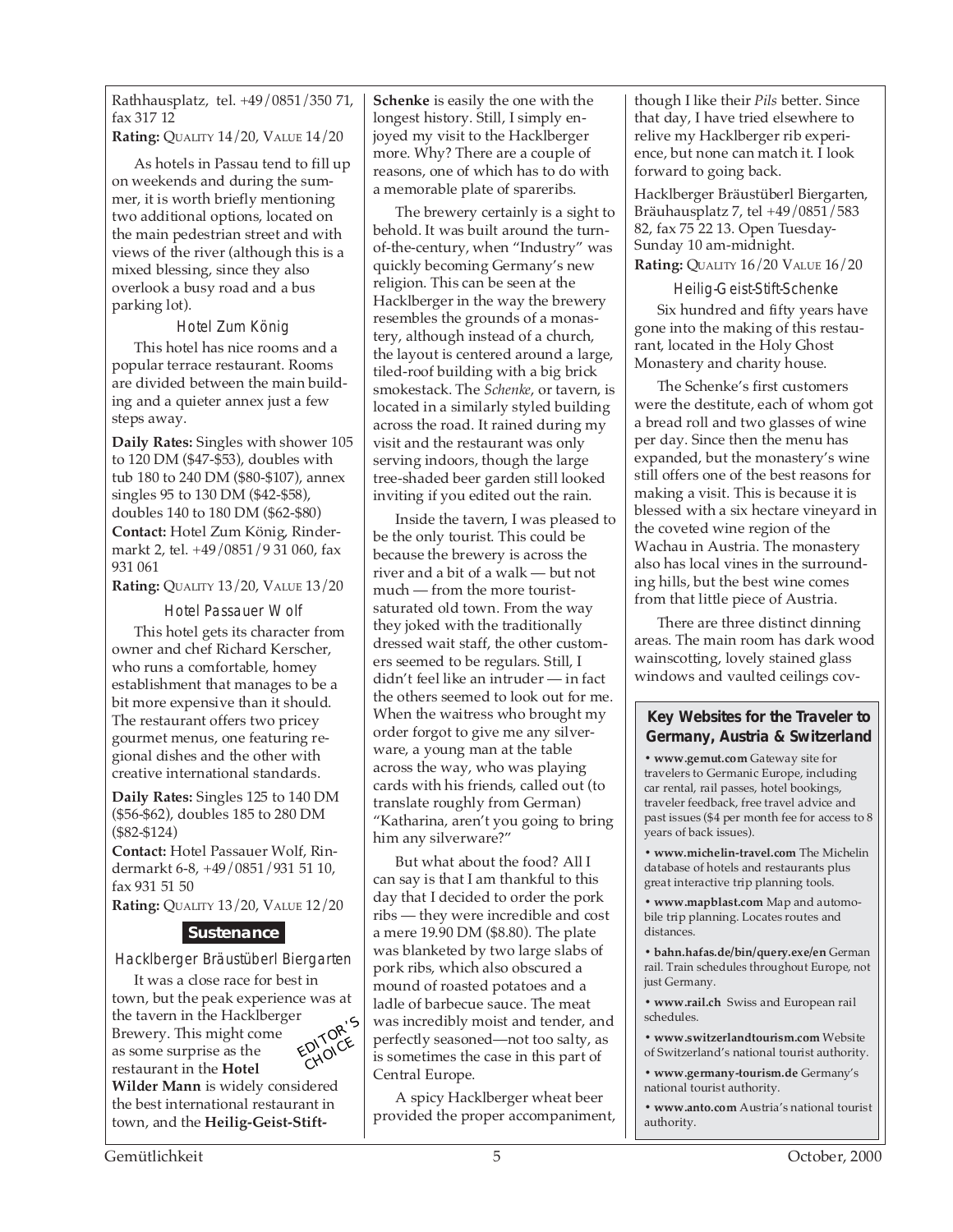#### *PASSAU Continued from page 5*

ered with Gothic stenciling. In back is a large vine-covered patio that is open during the warmer months. The most atmospheric setting is the Stift's cellar room, with more vaulted ceilings and brick floors that are so uneven the chairs are three-legged so they don't wobble. (The owner says the bricklayer was tipsy when he began his work.) The bar is fashioned from a massive wooden wine press, which was brought from an old vineyard in Austria.

I visited the Stift twice. The first time I had the Hungarian woodcutter's plate, a diverse pile of grilled meat — a sausage, a pork chop and a slice of beef – arranged around a handful of French fries and some mixed pickled salads.

The woodcutter's plate was only passable, so the next time I went a little more upscale and ordered poached *Walfish* served with sauteed vegetables. The fish was delicious: a cut of pillow-soft white fish fringed by blue skin, served with a side of melted butter and a second dish filled with savory cream spiked with horseradish. A further accompaniment was a small dish of julienne vegetables in a white wine sauce.

I ordered a glass of the famous white wine but, since it was lunchtime, I mixed it with mineral water. It still tasted good.

Heilig-Geist-Stift-Schenke, Heiliggeistgasse 4, tel +49/0851/ 2607. Open Thursday-Tuesday 10 am-midnight.

**Rating:** QUALITY 15/20 VALUE 16/20

Konditorei-Café Greindl

A kind soul at the Passau tourist board was nice enough to recommend the Greindl, a café and pastry shop located a few streets off the main pedestrian trail. This local favorite also serves a light lunch menu, but its forte is its homemade cakes and pastries, each lovingly made, artfully decorated and—best of all—served in large slices. The Greindl also serves good coffee.

Konditorei-Café Greindl, Wittgasse 8, tel +49/0851/356 77. Open Mon-Fri. 7am-6pm, Sat. until 5pm and Sun. 11:30pm-6pm.

**Rating:** QUALITY 16/20 VALUE 15/20 ikë |

#### *MOSEL RIVER Continued from page 1*

riverside, often so steep that it would seem those who work them could do so only with the aid of a safetyline. These are vines tended entirely by hand.

Many years ago, a wine newsletter published by Robert Lawrence Balzar first introduced us to these wines when he wrote that the Mosel's vineyards produce the world's most refreshing, delicious white wine. Not the kind one sits around sipping and sloshing around in the mouth while muttering things like "intense, oaky nose," but the kind one drinks, as in thirsty. (Oak, according to one noted German winemaker, makes excellent barrels for storing wine, but is not to be used as a flavoring agent.)

Mr. Balzar's statement was in reference to the Riesling wine produced by the Sonnenuhr vineyard in the village of Wehlen near Bernkastel. Some think the finest Wehlener Sonnenuhr is made by the house of J. J. Prüm. The late Johann Josef is the grandfather of the current head of the Prüm house, Dr. Manfred Prüm.

J. J.'s grandson lives and works in the substantial old stone house which for decades has been pictured on labels of J. J. Prüm wines. If you know what to look for, you can see it along the river road just north of Bernkastel. From the front door of the house you can throw a stone into the Mosel. From the same spot you can lift your eyes to a point across the river just a little downstream and see the Sonnenuhr vineyard with its trademark sundial, also shown on the label.

A few years ago, we phoned Dr. Prüm to ask if we could visit his winery and were rather surprised when he readily agreed. Arriving in the middle of a summer afternoon, we were met at the door by the man himself.

岡

"I will tell you about our wines," he said immediately, "but first I want to show you something." With that he led us through a side door and into a modest little car, which he drove over the river to the top of the Sonnenuhr vineyard. He parked among the vines and from the car's trunk produced a small, insulated case containing a corkscrew, three glasses and a cool bottle of his Bernkasteler Badstube Kabinett. He poured, toasted the day and our health.

Publishing this newsletter has its moments, but none will be remembered longer than that one, glass in hand, looking up the river past the endless ranks of vines to the town of Bernkastel. Far below, on the opposite shore, was the Prüm house. Next to us stood the man who had made the wine in our glasses and whose family have made wine in this town for more than 400 years. It was nothing like work.

Back at the Prüm "ranch," the good doctor sat us down in his parlor, pulled more corks and talked about his country's wine. He seems puzzled by the lack of enthusiasm for them in the U.S. One rap he and his fellow producers are anxious to beat is the one that says German white wine must be drunk young and doesn't last more than three or four years. This, of course, is a bum rap; a fact confirmed yet again at a recent tasting conducted in London by the noted English wine scholar, Hugh Johnson. An all-star lineup of taste buds conferred greatness on more than a dozen wines from the best German post-war vintages, including '45, '53, '59, '64, '71, '76, '79, '81, '83, '89 and 1990.

Prüm sprawled in his chair, seemingly as relaxed as we, only interrupting his stories about his wine and his family history to open yet another bottle for "just a small taste." After awhile, his wife and children suddenly appeared from somewhere to join us for a few minutes. The afternoon was soon gone and it was past time to leave,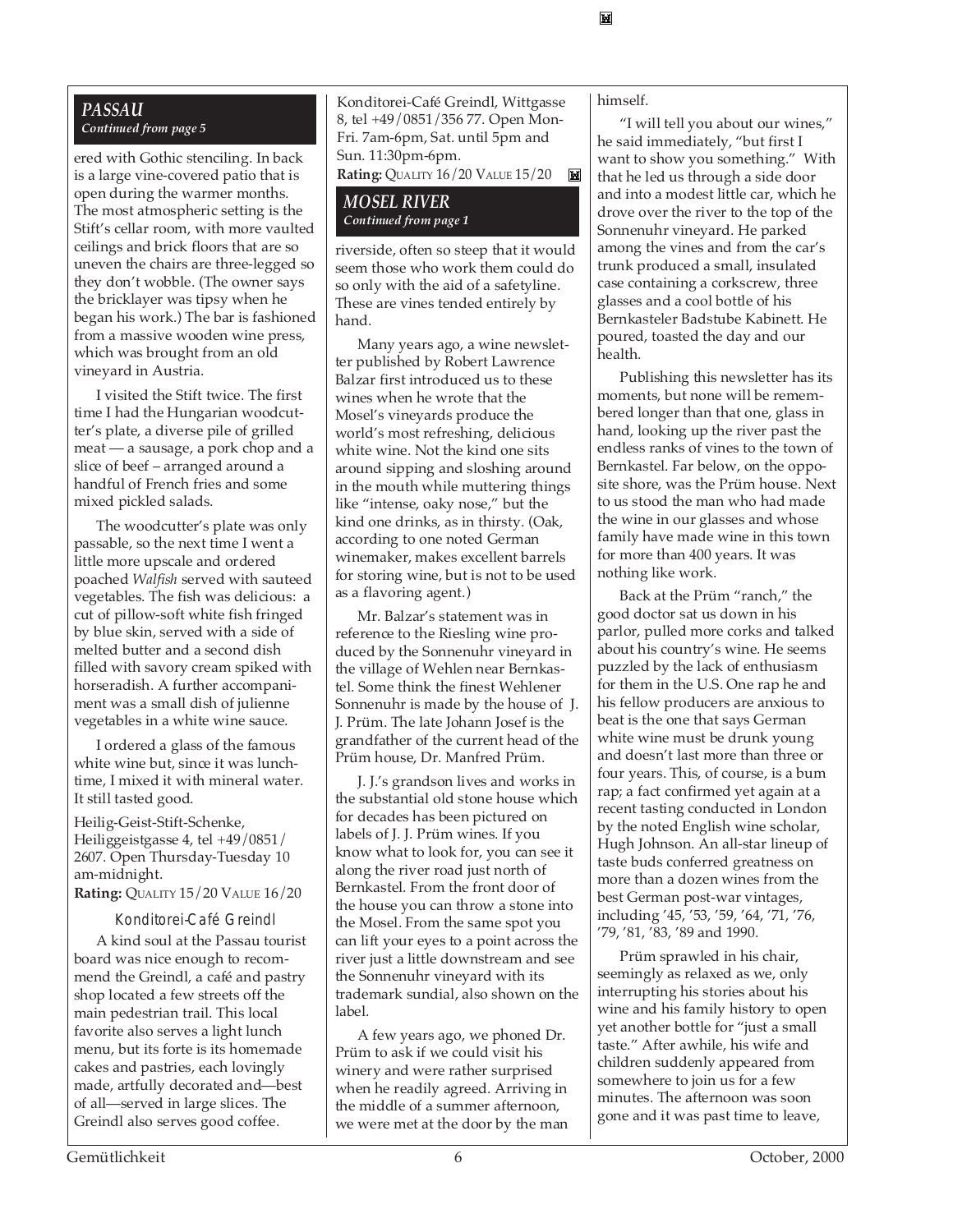but if we had overstayed our welcome Dr. Prüm kept it a secret.

*(The estate of J. J. Prüm has no tasting room and no touring facilities, it is a surprisingly small operation. However, if you write well in advance of your trip and have a real interest in the wine, it may be possible to arrange to visit the property. Making wine is a demanding, time consuming occupation and the estate cannot accommodate all requests, particularly in the fall when the vintage is brought in. And, of course, it would be inappropriate to show up at the Prüm's front door without an appointment.)*

Hotel Weinhaus Moselschild

Those interested in trying the wines of J.J. Prüm (not to be confused with S.A. Prüm), might consider an overnight at Weinhaus Moselschild in the unpretentious village of Ürzig, between Bernkastel-Kues and Traben-Trarbach where the river heads straight east. The town is not far from the Prüm estate and the nothing-special hotel has an above average restaurant with a very good, but reasonably-priced, wine list.

Ürzig is a long, skinny town stripped along the west side of the river. It attracts few tourists and seems to depend entirely on the wine trade. In half an hour's walk you can see what there is to see, then go back to the hotel to sit on your balcony and watch traffic on the river.

There are distinct advantages to staying in off-the-beaten track towns like Ürzig. Obviously it's cheaper, but there's a special kind of charm to it as well. Americans are still somewhat of an oddity and perhaps treated a bit more warmly than in places where they run in packs. There is also less fanfare and red tape at hotels. It all seems very casual. You sign the registration or sometimes not—get a room key and that's it. No credit card in advance. You are treated the way German guests are treated.

The Moselschild was like that. We showed up in the middle of the afternoon without a reservation and the hotel seemed deserted. After nosing around for a couple of minutes we found someone in the dining room who simply handed us a room key and said we could sign the book later. She also took our dinner reservation.

Our smallish room (Number 14) overlooked the river — and the street — from a spacious balcony equipped with a table and two chairs. The bathroom was only adequate; not well lit with little room for toiletries and done in 70s style drab, dark tile. It was clean, however, and had a serviceable corner shower.

Not a lot more can be said for the sleeping room: dark wood trim and furnishings, and one of those ugly, free-standing minibars that double as a TV stand. There was also some traffic noise but we considered it worth it to be near the water.

But one doesn't come to the Moselschild for the rooms, its restaurant gets *Bib Gourmand* /Red Menu designations from Michelin.

We were given the choice of a table on the terrace or inside. It was cool so we chose the latter.

The two second floor dining rooms are pleasant and comfortable, not grandiose. There are green tile floors, off-white tablecloths, candles, real flowers and red or blue velvet chairs, depending on the room. Leaded windows look onto the terrace and then to the road and the river.

One marginal dish among several excellent ones keeps the Moselschild from a higher recommendation.

An opener of carpaccio was so light as to be almost transparent. Virtually no oil and the mildest vinegar drizzled over about a dozen (per person) rounds of raw, razor thin, slices of *Rinder* (beef) filet. On top, chopped chives and parsley soaked in the sprightly dressing.

The offending dish of the evening was an off-tasting lamb shank covered with a thick, gooey, tomatobased, almost black, sauce. This was served with green beans and undistinguished crescent-shaped chunks of polenta.

On the other hand, thin, flat rounds of liver, sauteed with bits of apple and the sweetest onions this side of Walla Walla, were heaven on earth. Riced potatoes laced with butter were a fine accompaniment. Also included in the price (25 DM/ \$11) was a small salad of lettuce in a light dressing that only suggested the presence of vinegar and oil.

The not-too-heavy desserts had wonderful and unusual flavors. Both *Erdbeer variation mit Koffee Eis* and something called *Potpourri Moselriesling* demonstrated that this is no meat-potatoes-Coupé Denmark kitchen. The strawberry variations included strawberry sorbet, a whole strawberry dipped in chocolate sauce, a bite or two of an intense strawberry gelatin, thin slices of fresh berries with chopped mint, and a tiny cup of cold strawberry soup, served around a scoop of coffee ice cream. The *Potpourri* consisted of an egg-shaped scoop of French vanilla ice cream drizzled with chocolate, a dollop of sorbet, a demitasse of Riesling gelatin in Riesling grape juice, and a slice of chocolate covered with strawberries. Both dishes were splashed with powdered sugar.

On the wine list we spied several bargains but, since we so rarely see it in the U.S. anymore, chose a bottle from our old friend just down the road.

The '81er Wehlener Sonnenuhr Kabinett was a treat and the best wine value in memory; 18-years old and absolutely fresh, crisp and just a hint of gold. Only 44 DM (\$20). What a wine. What a bargain.

Next morning's breakfast was superb and included beautifully cooked scrambled eggs, creamy liverwurst, and house-made apricot jam bursting with the taste of the fruit.

The dinner for two without beverages was 101 DM (\$45) and our room cost 190 DM (\$84).

*Continued on page 8…* Though we've pointed out a number of it failings (especially the lamb) our whole experience at the Moselschild was greater than the